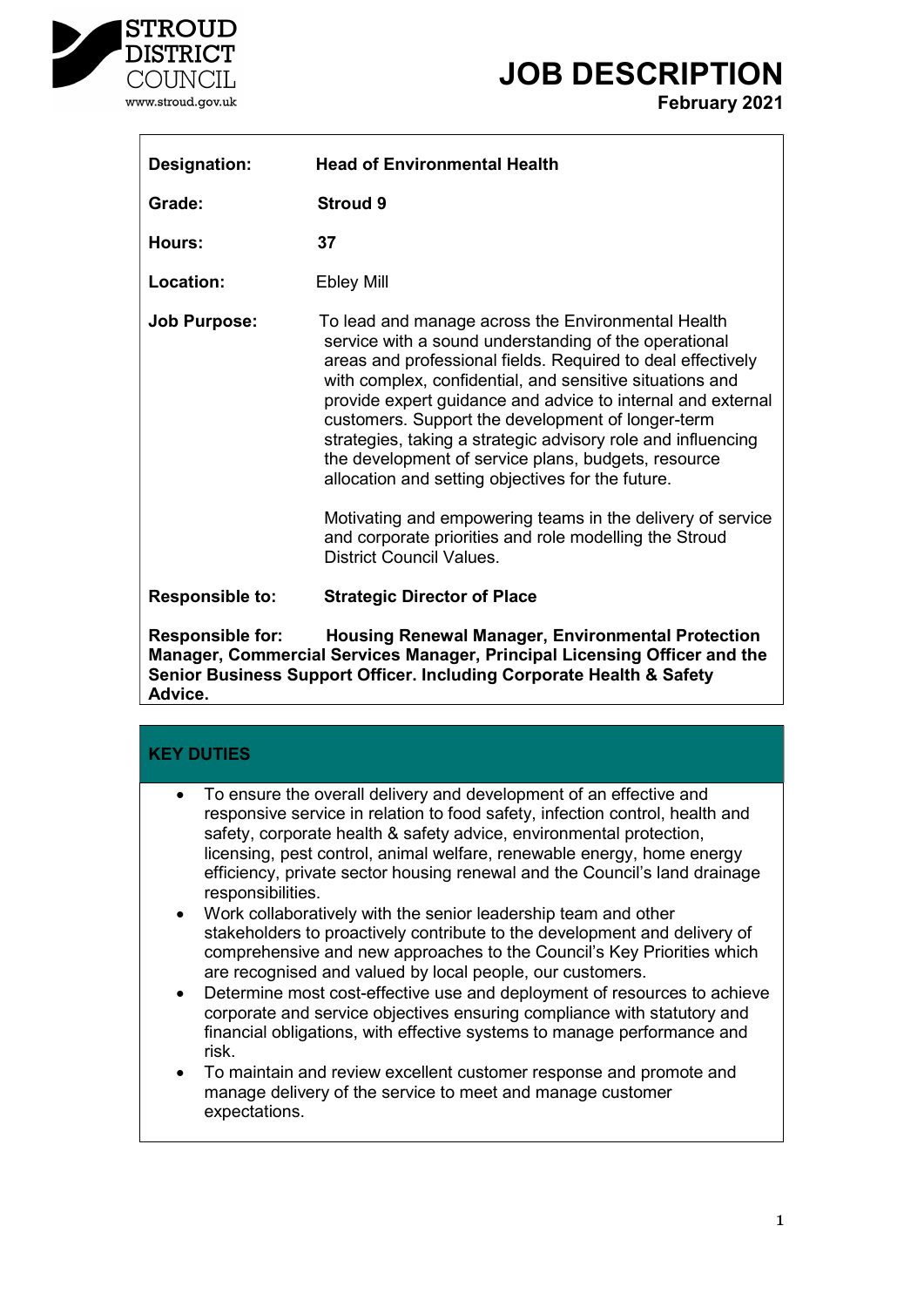

### JOB DESCRIPTION February 2021

- To develop and maintain the productive partnerships required to allow the Council to strongly influence at local, sub-regional, regional, and national levels.
- To continually review the structure, function and delivery of the service and make recommendations to the Strategic Director of Place on how this could be improved.
- To act as the Council's 'key contact' for a number of corporately specified partner organisations.
- Lead or support projects and reviews within defined areas of work, potentially across wider remits.
- To generally contribute to the wider corporate management of the Council and more specifically to: (1) Lead on service transformation; (2) Prepare, monitor, and review an annual service plan and budget; (3) Support Local Business to grow successfully whilst achieving regulatory compliance; (4) Actively contribute to the Council's target of a carbon neutral district by 2030. (5) Lead on the delivery of relevant aspects of the Corporate Delivery Plan; (6) Actively promote the role of the service and how it contributes to the health and wellbeing of the community; (7) To make available sufficient resources to develop and maintain the content of the Council's website and improve digital access to services; and (8) Act at all times in accordance with the requirements of the Council's Constitution and associated financial regulations and schemes of delegation.

#### SKILLS AND KNOWLEDGE

- 1. Educated to degree level or equivalent, ideally with a postgraduate qualification in a relevant subject.
- 2. Experience at a senior level within the Environmental Health field.
- 3. Able to exhibit the skills and attributes of a Stroud Manager and produce high performing teams and good employee relations.
- 4. Ability to undertake work of a more complex nature, which requires advanced/high level knowledge and skill across a range of specialist disciplines.

#### COMPLEXITY AND CREATIVITY

- 1. Developing creative ways of monitoring and responding to new central government policy, strategy, and guidance.
- 2. Developing creative ways of monitoring and responding to regional, subregional and local agendas.
- 3. Able to understand other organisations and where the Council will see a clear value for money return develop, maintain, and monitor appropriate partnership arrangements.
- 4. Able to develop the internal inter-service relationships necessary to deliver corporate and service responsibilities.